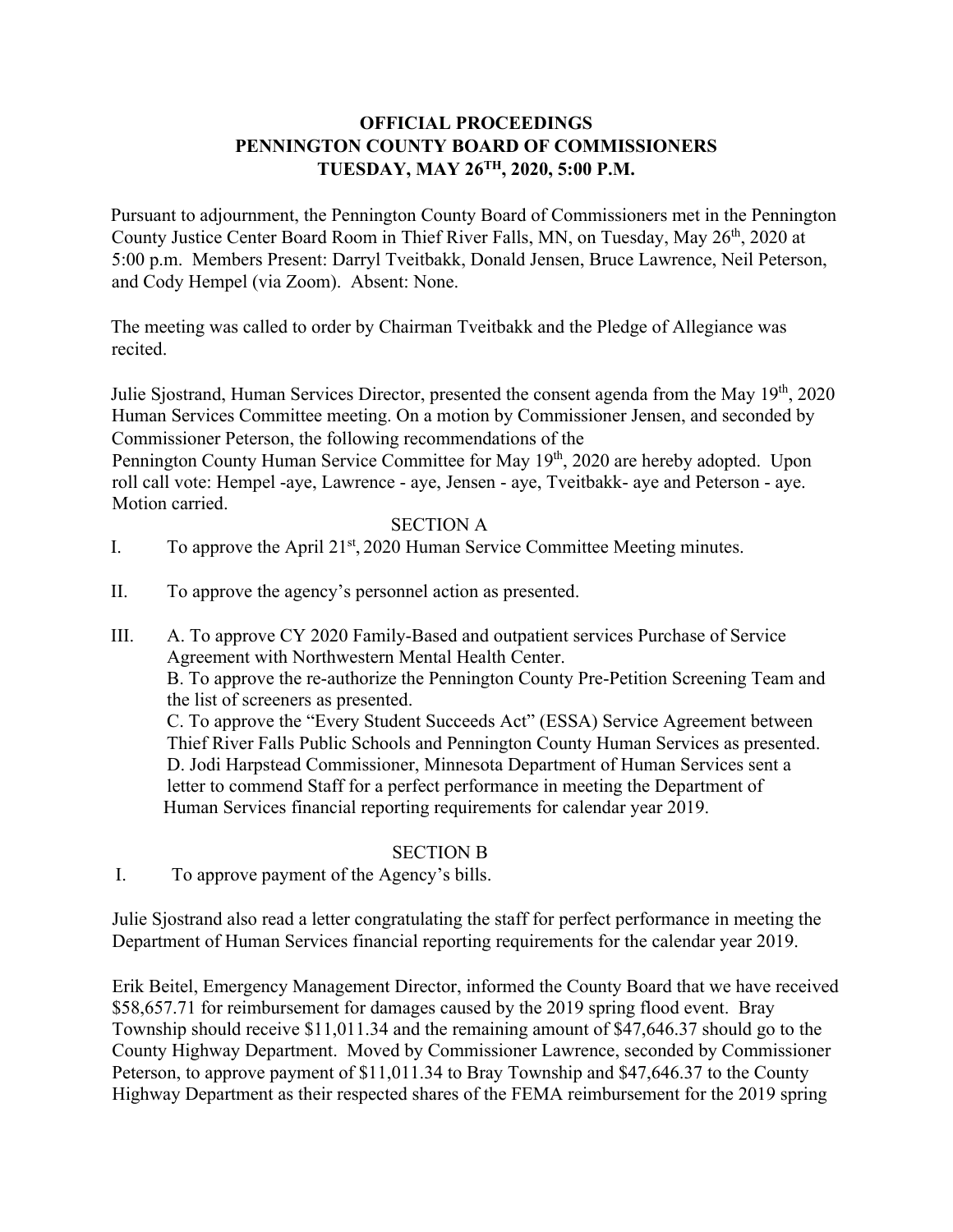flood event. Upon roll call vote: Hempel -aye, Lawrence - aye, Jensen - aye, Tveitbakk- aye and Peterson - aye. Motion carried.

Kayla Jore, Inter County Nursing Director, noted we now have 14 positive COVID-19 cases and that this is a very fast moving situation. Contact tracing is taking place. The latest positive cases included persons in their late teens and early 20's in age. We need to continually encourage to maintain social distancing.

Erik Beitel noted that there will be testing for the COVID-19 virus at the long-term care facilities. This is a series of three tests within a twenty-one day period. Erik Beitel had spoken to Mary Turner, President of the Minnesota Nurses Association, regarding transferring patients with COVID-19 to and from healthcare facilities. Commissioner Tveitbakk has also sent an email to the Minnesota Department of Health stating his concerns regarding those transfers.

County Engineer Mike Flaagan asked that a revised resolution be approved regarding funding for the addition to the maintenance building. The following resolution was introduced by Commissioner Jensen, seconded by Commissioner Peterson, and upon roll call vote motion was carried. Roll call vote: Hempel -aye, Lawrence - aye, Jensen - aye, Tveitbakk- aye and Peterson aye.

# **RESOLUTION**

WHEREAS, Pennington County desires to use the Regular County State Aid Highway (CSAH) Maintenance Account for a portion of the Highway Facility Upgrade Project and:

WHEREAS, Pennington County requests a level of funding for this project based on the ratio of CSAH Expenditures to Total Cost.

Percentage of CSAH Expenditures to Total Cost: \$1,259,365.71/\$2,413,553 = 52%

CSAH funding request: \$130,000 x 52% = \$67,600.00

NOW THEREFORE, BE IT RESOLVED, that the County of Pennington hereby requests Regular CSAH Maintenance Account funds in the amount of \$65,000 for the Highway Facility Upgrade Project.

County Engineer Flaagan gave a report on the Highway #32 Roundabout Project, Bridge Project, and Challenger Roundabout Project.

County Sheriff Ray Kuznia requests to re-advertise for part-time Corrections Officer applicants. Moved by Commissioner Jensen, seconded by Commissioner Lawrence, to advertise for part time Corrections Officer applicants. Upon roll call vote: Hempel -aye, Lawrence - aye, Jensen aye, Tveitbakk- aye and Peterson - aye. Motion carried.

Moved by Commissioner Lawrence, seconded by Commissioner Peterson, to post internally for a Corrections Sergeant. Upon roll call vote: Hempel -aye, Lawrence - aye, Jensen - aye, Tveitbakk- aye and Peterson - aye. Motion carried.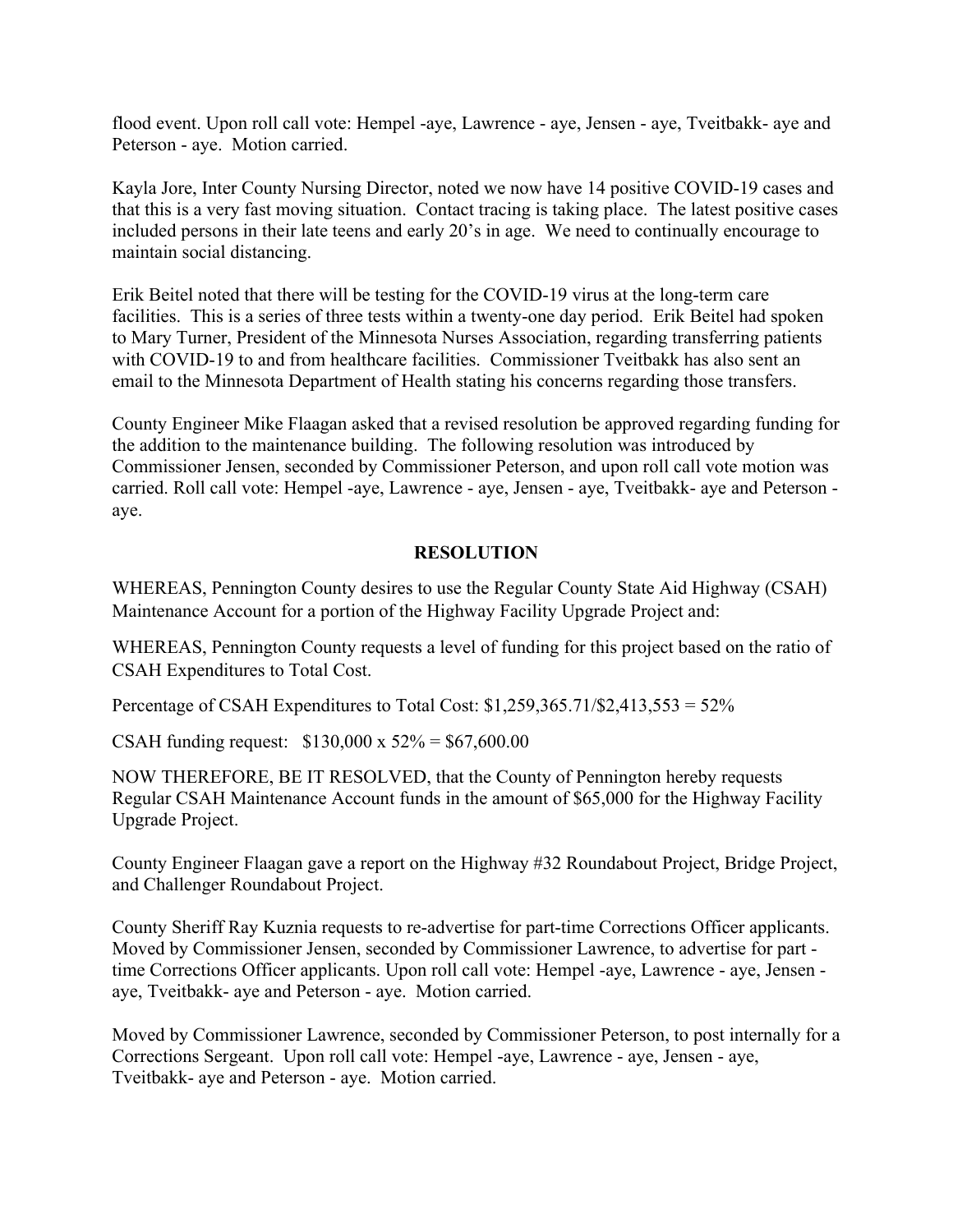County Sheriff Kuznia requested to purchase 20 jail mattresses for \$2.243.00. Moved by Commissioner Lawrence, seconded by Commissioner Jensen, to approve the purchase of 20 new jail mattresses. Upon roll call vote: Hempel -aye, Lawrence - aye, Jensen - aye, Tveitbakk- aye and Peterson - aye. Motion carried.

Commissioner Lawrence asked the County Sheriff to find out how many Armor radios would be needed to get all fire department personnel on the Armor System.

County Assessor Adeline Olson then presented to the Board a letter announcing her retirement effective July 3rd, 2020. Commissioner Jensen moved, seconded by Commissioner Peterson, to accept the retirement of County Assessor Adeline Olson with regrets, and thanked her for her 40 years of employment with Pennington County, wishing her a long and happy retirement. Upon roll call vote: Hempel -aye, Lawrence - aye, Jensen - aye, Tveitbakk- aye and Peterson - aye. Motion unanimously carried.

The County Board then discussed whether they will open County Buildings to the public, Commissioner Peterson moved, seconded by Commissioner Jensen, to begin conducting business by appointment only for the following offices beginning June 1<sup>st</sup>, 2020: County Auditor – Treasurer, Motor Vehicle Department, County Attorney, County Recorder, County Assessor, Crime Victim Advocate, Inter – County Nursing Service, and Emergency Management. Upon roll call vote: Hempel -aye, Lawrence - aye, Jensen - aye, Tveitbakk- aye and Peterson - aye. Motion carried. It was noted that the Court Administrators Office would be open and the Court would start having limited hearings starting June 1<sup>st</sup>, 2020.

Chairman Tveitbakk turned the gavel over to Vice – Chairman Jensen.

Moved by Commissioner Peterson, seconded by Commissioner Lawrence, to approve payment of the Human Service Warrants in the amount of \$57,880.03 and also the following Commissioner warrants. Upon roll call vote: Hempel -aye, Lawrence - aye, Jensen - aye, and Peterson - aye. Motion carried.

#### WARRANTS

| <b>County Revenue</b> | \$51,839.03 |
|-----------------------|-------------|
| Road & Bridge         | \$38,511.82 |
| Ditch Funds           | 2,840.18    |

Per diems and meal reimbursements in the amount of \$843.88 were also approved.

Moved by Commissioner Lawrence, seconded by Commissioner Peterson, to approve the minutes of the regular meeting held May  $12<sup>th</sup>$ , 2020 and the minutes of the special meeting held May 19<sup>th</sup>, 2020 as written. Upon roll call vote: Hempel -aye, Lawrence - aye, Jensen - aye, and Peterson - aye. Motion carried.

Chairman Tveitbakk returned and assumed the position of chairman.